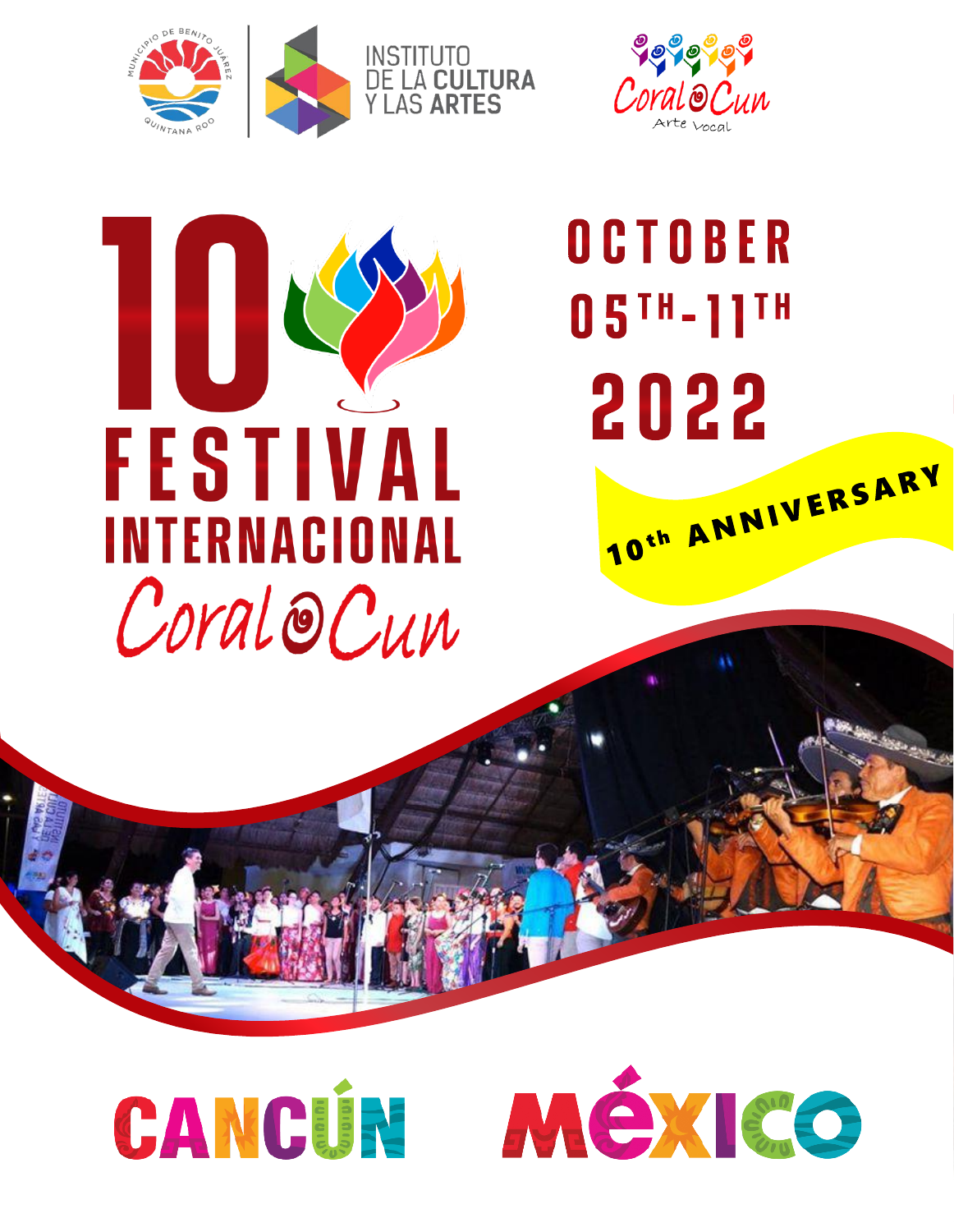



## I N V I T E

**Every CHOIR, VOCAL ASSEMBLIES, DIRECTORS and independent SINGERS in the world who want to:**

- **Sing arrangements of popular and folk Mexican music accompanied by a Mariachi band, designed exclusively for this festival,**
- **Participate in workshops with internationally recognized great teachers,**
- **Share your culture and musical traditions with other choirs,**
- **Travel and learn about archeological areas of the Mayan world,**
- **As well as being part of an international choral community of artistic support**

## TO LIVE the EXPERIENCE of



## C O M E T O **CANCUN MÉXICO Octobert 5 th to 11 th 2022 Resort GR Solaris – 5 stars**

## Main Activities:

- **Opening concert: 2 traditional music themes from your country.**
- **Mexican and Latin American music workshops from different eras and styles, led by specialist teachers with international experience**
- **Gala concert: free repertory in individual performances.**
- **Didactic Concert (optional): free repertoire.**
- **Closing Concert: Common songs with Mariachi worked in the workshops plus individual performances.**
- **Visit to the archeological site of Chichen Itza, considered a wonder of the modern world.**
- **Sing in a Mayan Cenote Experience in Kin Ha Cenote Puerto Morelos \*NEW**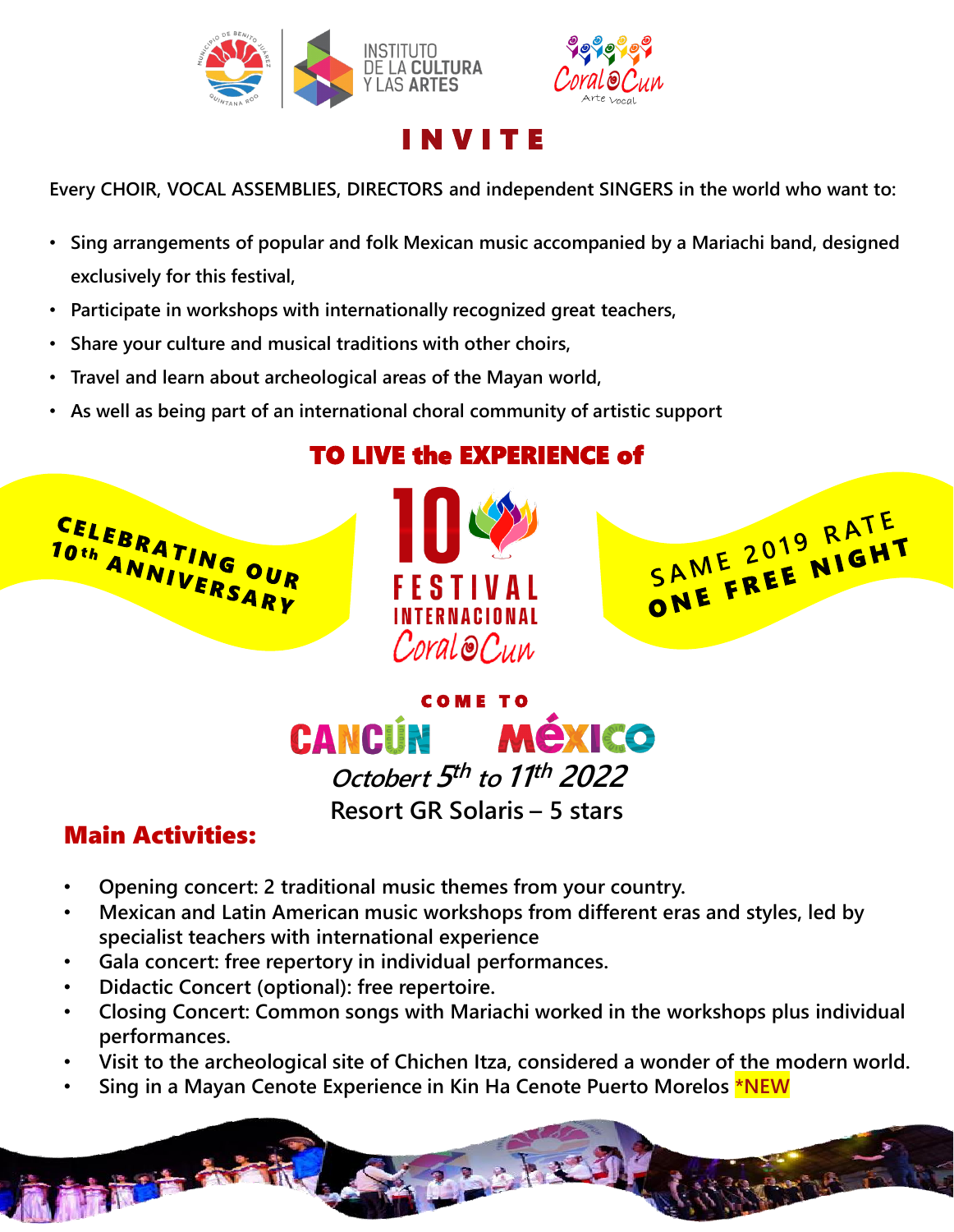# Festival Program (6 days / 5 nights):

| <b>SCHEDULE 10° CORALCUN INTERNATIONAL FESTIVAL</b> |                                                                                            |                                                                    |                                                    |                                                                                                 |                                                                       |                                                                                                    |                       |
|-----------------------------------------------------|--------------------------------------------------------------------------------------------|--------------------------------------------------------------------|----------------------------------------------------|-------------------------------------------------------------------------------------------------|-----------------------------------------------------------------------|----------------------------------------------------------------------------------------------------|-----------------------|
| Hr                                                  | <b>Wednesday 05</b>                                                                        | Thursday 06                                                        | Friday 07                                          | Saturday 08                                                                                     | Sunday 09                                                             | Monday 10                                                                                          | Tuesday 11            |
| 07:30                                               |                                                                                            |                                                                    |                                                    |                                                                                                 | <b>Breakfast</b>                                                      |                                                                                                    |                       |
| 08:00                                               | <b>Arrivals and Free Time to</b><br>enjoy the beach, the hotel<br>and eat at the different | <b>Directors breakfast</b>                                         | <b>Breakfast</b>                                   | <b>Breakfast</b>                                                                                |                                                                       | <b>Breakfast</b>                                                                                   |                       |
| 08:30                                               |                                                                                            |                                                                    |                                                    |                                                                                                 |                                                                       |                                                                                                    |                       |
| 09:00                                               |                                                                                            | <b>Workshop 1</b><br><b>Workshop 2</b>                             | <b>Workshop 1</b><br><b>Workshop 2</b>             | <b>Workshop 1</b><br><b>Workshop 2</b>                                                          |                                                                       |                                                                                                    |                       |
| 09:30                                               |                                                                                            |                                                                    |                                                    |                                                                                                 |                                                                       |                                                                                                    |                       |
| 10:00<br>10:30                                      |                                                                                            |                                                                    |                                                    |                                                                                                 |                                                                       |                                                                                                    |                       |
| 11:00                                               |                                                                                            |                                                                    |                                                    |                                                                                                 |                                                                       |                                                                                                    |                       |
| 11:30                                               |                                                                                            |                                                                    |                                                    |                                                                                                 |                                                                       |                                                                                                    |                       |
| 12:00                                               |                                                                                            | <b>MARIACHI MUSIC (Edgar Salzmann)</b>                             |                                                    | <b>Rehearsal with Mariachi band</b>                                                             |                                                                       | Free time to enjoy the<br>resort activities or take                                                |                       |
| 12:30                                               |                                                                                            |                                                                    |                                                    | <b>Concert to Guests</b>                                                                        |                                                                       |                                                                                                    |                       |
| 13:00                                               | restaurants available<br><b>Welcome event</b>                                              |                                                                    | <b>Free time</b>                                   | Free time to enjoy the<br>beach, the hotel and eat<br>in the different<br>restaurants available | VISIT TO CHICHÉN ITZÁ -<br><b>MAYA AND CENOTE</b><br><b>COMMUNITY</b> | tours to Cancun and<br><b>Riviera Maya parks or</b><br>archeological sites (tours<br>not included) | Free time / depatures |
| 13:30                                               |                                                                                            |                                                                    |                                                    |                                                                                                 |                                                                       |                                                                                                    |                       |
| 14:00                                               |                                                                                            |                                                                    | <b>Visit to</b><br><b>CENOTE KIN-</b><br><b>HA</b> |                                                                                                 |                                                                       |                                                                                                    |                       |
| 14:30                                               |                                                                                            |                                                                    |                                                    |                                                                                                 |                                                                       |                                                                                                    |                       |
| 15:00                                               |                                                                                            | Free time to enjoy the                                             |                                                    |                                                                                                 |                                                                       |                                                                                                    |                       |
| 15:30                                               |                                                                                            | beach, the hotel and eat<br>in the different                       |                                                    |                                                                                                 |                                                                       |                                                                                                    |                       |
| 16:00<br>16:30                                      |                                                                                            | restaurants available                                              |                                                    |                                                                                                 |                                                                       |                                                                                                    |                       |
| 17:00                                               |                                                                                            |                                                                    |                                                    | transfer to concert                                                                             |                                                                       |                                                                                                    |                       |
| 17:30                                               | <b>Free time</b>                                                                           |                                                                    | transfer to concert                                | sound check                                                                                     |                                                                       |                                                                                                    |                       |
| 18:00                                               |                                                                                            |                                                                    |                                                    | <b>CLOSURE CONCERT</b>                                                                          |                                                                       | <b>10° ANIVERSARY</b>                                                                              |                       |
| 18:30                                               |                                                                                            |                                                                    | <b>CONCERT BY THE BEACH</b>                        |                                                                                                 |                                                                       |                                                                                                    |                       |
| 19:00                                               |                                                                                            | <b>DINNER TIME</b>                                                 | (PUERTO MORELOS)                                   |                                                                                                 |                                                                       |                                                                                                    |                       |
| 19:30                                               |                                                                                            |                                                                    |                                                    |                                                                                                 |                                                                       |                                                                                                    |                       |
| 20:00                                               | <b>DINNER TIME</b>                                                                         | <b>OPENING CONCERT</b>                                             | <b>Return to hotel</b>                             | <b>Return to hotel</b>                                                                          |                                                                       | <b>COMPLIMENTARY NIGHT</b>                                                                         |                       |
| 20:30                                               |                                                                                            |                                                                    | <b>DINNER TIME</b>                                 | <b>DINNER TIME</b>                                                                              | <b>DINNER TIME</b>                                                    |                                                                                                    |                       |
| 21:00                                               |                                                                                            |                                                                    |                                                    |                                                                                                 |                                                                       |                                                                                                    |                       |
| 21:30                                               |                                                                                            |                                                                    |                                                    |                                                                                                 |                                                                       |                                                                                                    |                       |
| 22:00                                               |                                                                                            | Space to SHARE among the choirs - dance with live music - bohemias |                                                    |                                                                                                 |                                                                       |                                                                                                    |                       |

#### **IT IS POSSIBLE TO EXTEND OR ANTICIPATE THE STAY WITH SPECIAL RATES**

## **ABSOLUTELY ALL INCLUSIVE**

- **Participation fee for the Coral**ම**Cun 2021st Festival and all the events listed in the agenda.**
- **Double room accommodation for 6 days 5 nights at the GR Solaris Hotel - 5 stars Hotel Zone on the best beach in Cancun.**
- **ALL INCLUSIVE in food and drinks 24 hours a day during the stay at GR Solaris.**
- **Transportation Airport-Hotel- Airport.**
- **Registration in VIP area at the GR Solaris Hotel.**
- **Welcome cocktail.**
- **4 Mexican and Latin American Music Workshops available (choose 2)**
- **+ Rehearsals with live Mariachi.**
- **Teaching material for workshops.**
- **Proof of participation in the workshops and Festival.**
- **Participation and transportation to the concerts of the program.**
- **Participation in a Didactic Concert (\* optional, each choir decides if they wish to participate).**
- **Transportation to the Didactic Concert (if participating).**
- **Participation in Closing Concert (Common songs and individual repertory).**
- **Visit to the Archaeological Site of Chichen Itza, considered one of the 7 wonders of the modern world and home of the ancient Mayan culture (includes transportation, guide throughout the journey and Mexican food (Yucatecan - buffet type).**
- **Sing in a Mayan Cenote Experience at KIN-HA Cenote in Puerto Morelos \*NEW ACTIVITY**